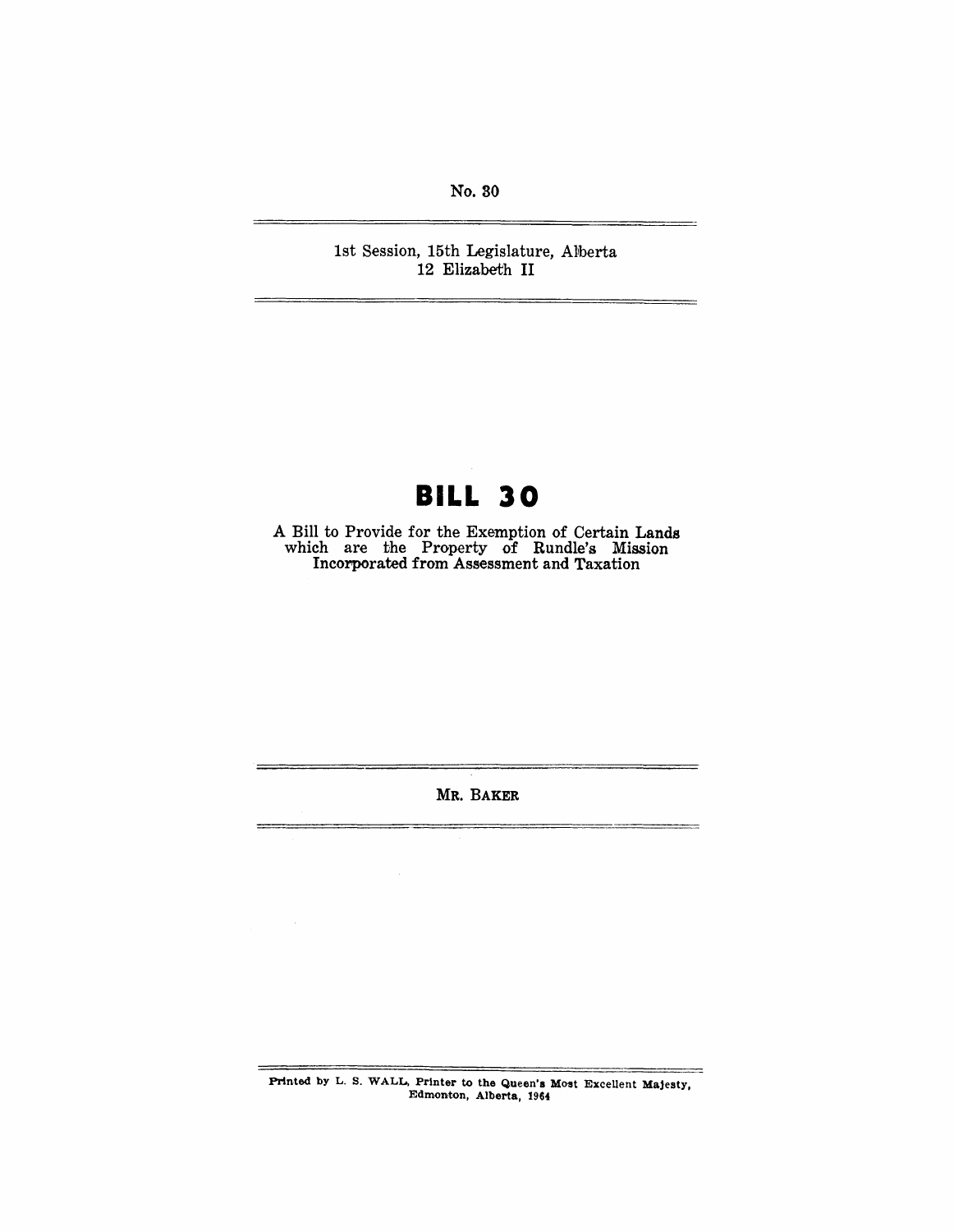# **BILL**

#### No. 30 of 1964

#### An Act to Provide for the Exemption of Certain Lands which are the Property of Rundle's Mission Incorporated from Assessment and Taxation

#### *(Assented to* , 1964)

Preamble

WHEREAS Rundle's Mission Incorporated has presented a Petition for an Act to provide for the exemption of certain land belonging to the Society from assessment and taxation, other than that relating to local improvements, and it is expedient to grant the prayer of the said Petition.

THEREFORE, Her Majesty, by and with the advice and consent of the Legislative Assembly of the Province of Alberta, enacts as follows:

Exemption from taxation

1. The following properties located in the Municipal District of Leduc No. 75 together with all buildings located thereon owned by Rundle's Mission Incorporated and used for religious and spiritual purposes, worship services and the conduct of spiritual exercises known as retreats, and described as follows:

Those parcels of land described in Duplicate Certificates of Title Numbered 40-E-165, 244-R-164 and 194-K-166, all located within the South West Quarter of Section Thirty (30), Township Twenty-seven (27), Range One (1), West of the Fifth Meridian,

shall be exempt from assessment and taxation other than taxes relating to local improvements and taxes pertaining to minerals, so long as the properties are used for the purposes aforesaid and remain registered in the name of Rundle's Mission Incorporated or The United Church of Canada.

Commencement of Act

2. This Act comes into force on the day upon which it is assented to.